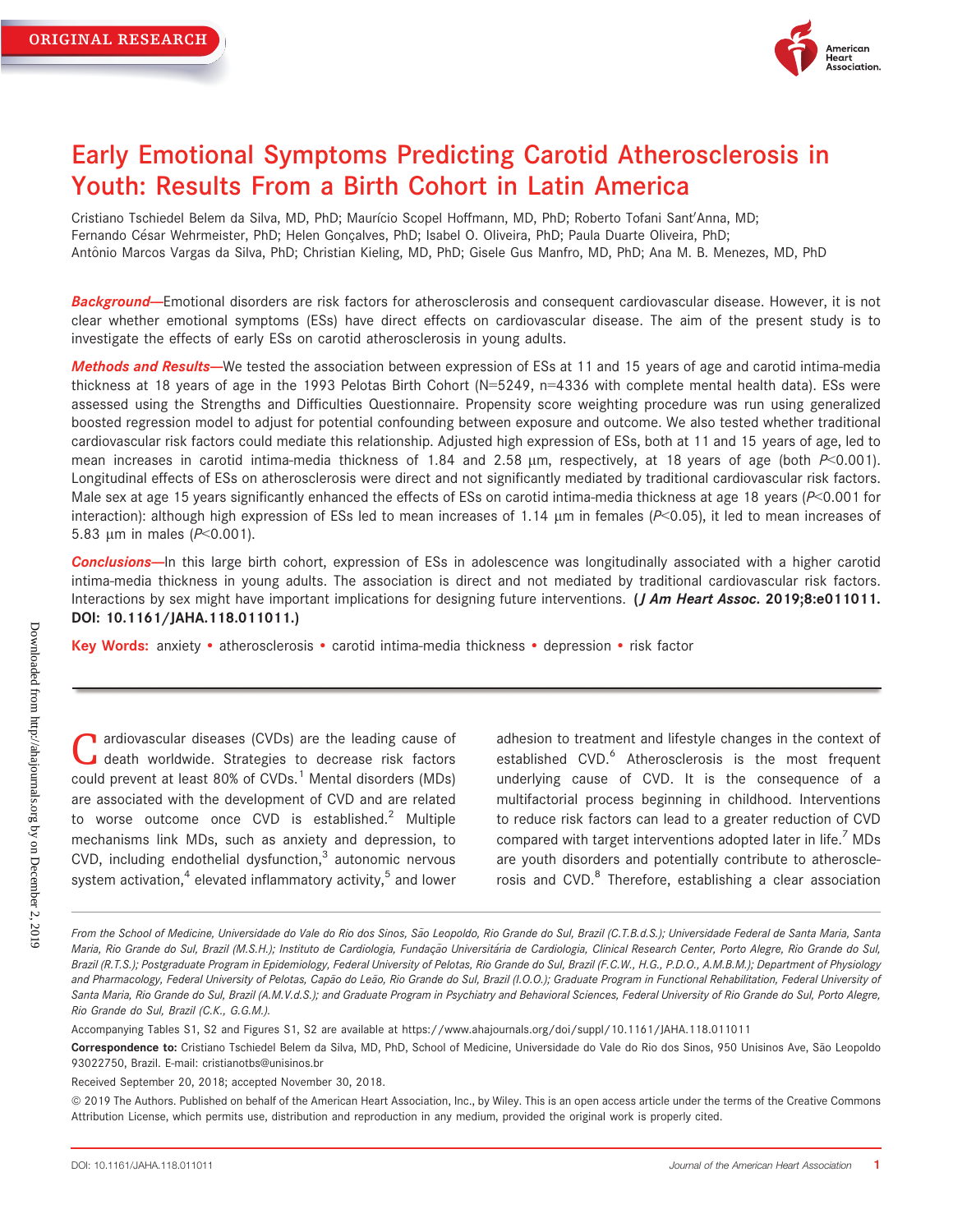#### Clinical Perspective

#### What Is New?

- Adolescents with high emotional symptoms (ESs) have increased carotid intima-media thickness in early adulthood.
- The effects of ESs are not mediated by traditional cardiovascular risk factors.
- Female sex buffers the effects of ESs on carotid intimamedia thickness.

#### What Are the Clinical Implications?

- Early interventions might be useful in mitigating the effects of ESs over cardiovascular health.
- Interventions tailored to male adolescents may have greater impact and should be prioritized.
- Referring adolescents experiencing ESs to mental health services shall be considered by physicians as a measure also promoting cardiovascular health.

between these conditions at an early age could lead to more effective interventions.

Carotid intima-media thickness (cIMT) is a surrogate marker for the presence and progression of atherosclerosis.<sup>9</sup> It is widely adopted because it can be simply, reproducibly, and noninvasively measurable. Exposure to traditional cardiovascular risk factors during childhood is correlated to increased cIMT. $8$  However,  $>60\%$  of cIMT variance cannot be explained by traditional risk factors,<sup>10</sup> which makes identifying novel risk factors an issue of paramount importance.

Adverse childhood experiences, for instance, are examples of candidate risk factors worth investigating further. They are related to greater blood pressure levels $^{11}$  and CVD in adulthood.<sup>12</sup> Recently, the American Heart Association published a scientific statement reviewing the mechanisms through which adversity could lead to CVD, one of which being poor mental health.<sup>13</sup> It emphasized the paucity of longitudinal studies on the subject and the need to answer the question on how psychosocial risk factors lead to CVD.<sup>14</sup>

The Pelotas Birth Cohort is among the few cohorts in developing countries that follows individuals since their birth and provides data on child and adolescent general and mental health.<sup>15</sup> In the present study, we analyzed the cohort of individuals born in 1993. We hypothesized that the presence of emotional symptoms (ESs) during childhood and adolescence would be associated with increased cIMT at early adulthood. Furthermore, our hypothesis was that traditional CVD risk factors, such as serum lipid markers, blood pressure, body mass index (BMI), physical activity, and serum blood glucose, would not significantly mediate the association.

## Methods

#### Study Population

The data that support the findings of this study are available from the corresponding author on reasonable request.

In 1993, all mothers who delivered live-born infants in all 5 city hospitals of Pelotas (Southern Brazil) were invited to join the study. A total of 5249 individuals agreed to participate, with only 16 subjects (0.3%) refusing participation. Written informed consent was obtained before entry from the primary caregiver and from all adolescents subsequently. This study was approved by the Institutional Review Board of the School of Medicine, Universidade Federal de Pelotas, Rio Grande do Sul (Brazil).

In the first visit, information on gestational age in weeks was estimated from the last menstrual period or using the Dubowitz method when the information on the last menstrual period was not available. Birth weight (pediatric scales [Filizola, Sao Paulo, Brazil], with a precision of 10 g), maternal skin color (white/nonwhite), maternal schooling (complete years), family income (in minimum wages), and smoking during pregnancy (yes/no) were also obtained. Subsequent follow-up visits were conducted when children were 11, 15 and 18 years old. Response rates of 87.5%, 85.7%, and 81.3% were obtained when adolescents and young adults were 11, 15 and 18 years old, respectively.<sup>16,17</sup>

#### **Measurements**

#### **Covariates**

Several measures were collected at follow-up visits: BMI (World Health Organization z score) categorized as underweight/ normal ( $\leq$ 1 z score), overweight (>1 and  $\leq$ 2 z score), or obese  $(>= 2 z$  score)<sup>18</sup>; sexual maturation (Tanner's stages of maturation)<sup>19,20</sup>; parental history of hypertension and diabetes mellitus (yes/no); and smoking status (never/former/current).

Interviewers underwent standardization testing to ascertain repeatability of weight and height assessments before data collection and every 2 months afterward.

#### Psychiatric Measures

ESs were assessed by trained interviewers using the validated Brazilian Portuguese version of the Strengths and Difficulties Questionnaire  $(SDQ).^{21,22}$  A previous study of our group showed that it can be a useful tool to evaluate ESs when diagnoses provided by mental health clinicians are not feasible.<sup>23</sup> The SDQ is a screening instrument for mental health problems consisting of 25 items, divided into 5 subscales (5 items each): ESs, hyperactive behavior, conduct problems, prosocial behavior, and peer relationships. Mental health symptoms were informed by primary caregivers.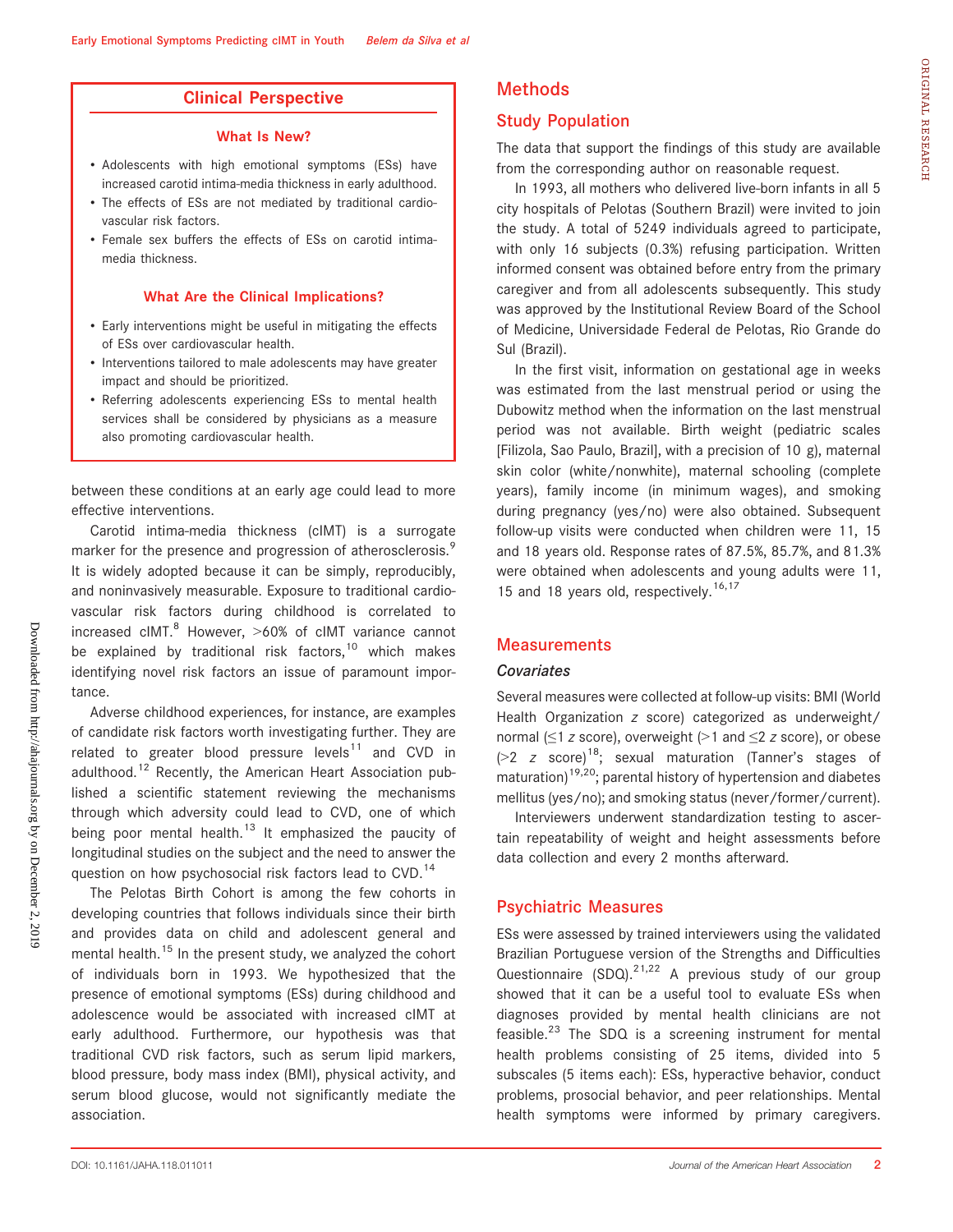Adolescents were regarded as high in ESs at 11 or 15 years of age when their ES SDQ subscales (sum score of the 5 items) were 2 SDs above the mean of the sample. The same criterion was applied to the SDQ hyperactivity and conduct subscales to consider adolescents high in hyperactivity behavior and conduct problems (sensitivity analysis, see below). Dichotomizing into 2 SDQ groups enabled computation of propensity scores (PSs); establishing the cutoff of 2 SDs maximized specificity and positive predictive value for depressive and generalized anxiety disorders.<sup>24</sup>

Childhood adversity was assessed at 15 years old and consisted of a confidential questionnaire, including 7 dichotomous items filled by adolescents. Questions addressed lifetime physical, sexual, or emotional abuse and child neglect. Individuals were classified according to the presence and degree of maltreatment: no maltreatment (no positive answer), probable maltreatment (1 positive answer), and severe maltreatment ( $\geq$ 2 positive answers).<sup>25</sup>

When children were 11 years old, their mothers were assessed using the Brazilian Portuguese validated version of the Self-Report Questionnaire.<sup>26</sup> The Self-Report Questionnaire estimates the occurrence of nonpsychotic psychiatric disorders over the former month, especially anxiety disorders and depression.<sup>27</sup>

#### cIMT and Cardiovascular Risk Assessment

cIMT was measured at 18 years old: the posterior walls of the right and left common carotid arteries in longitudinal planes were assessed using ultrasound B-mode imaging (Xario, Premium Compact, Toshiba), equipped with a 7.5-MHz (5.0– 11.0-MHz) linear array transducer with 4-cm deep and gain settings optimized to image quality. Subjects were positioned in the supine position with the head tilted 45° in the opposite direction to the examined carotid to have their scans done by a trained examiner. The examiner was blind and thus unaware of psychiatric symptoms presented by individuals. A section proximal to the carotid bulb of the common carotid artery was imaged in a moving scan with a duration of 8 s. Images were recorded in DICOM 3.0 format and analyzed using the Carotid Analyzer for Research software (Medical Imaging Applications, MIA-LLC). The software automatically computed the mean value of 90 measurements (frames) taken in the 10-mm-long section located  $\approx$  10 mm to the carotid bulb.<sup>28</sup>

Blood pressure was computed as the mean of 2 measurements using an OMRON HEM 705CPINT digital upper arm device. Mean arterial pressure was calculated as follows: diastolic pressure+(systolic pressure-diastolic pressure)/3. Biochemical examinations were collected and comprised nonfasting blood: triglycerides (mg/dL), glycated hemoglobin (percentage), and plasma high- and low-density lipoprotein cholesterol (mg/dL).

#### Statistical Analyses

Because of the observational nature of the present study and to minimize confounding, we modeled the probabilities of developing high ESs at 11 and 15 years old using the PS weighting (PSW) method, which used generalized boosted modeling (GBM) to calculate PSs, in twang package in  $R<sup>29</sup>$  GBM has been made popular in the machine learning community as one of the latest prediction methods, allowing researchers to powerfully estimate exposure probability (PS) on the basis of many predicting covariates. It fits several models, both linear and nonlinear, using a regression tree and then merging predictions computed by each model. $30,31$  Regression trees do not require researchers to specify functional forms of variables (ie, they handle continuous, nominal, ordinal, and missing independent variables, as well as nonlinear and interaction effects). $32$ Covariables used to compute PS at 11 years old and PS at 15 years old using GBM were chosen considering previous work on ESs and CVD risk<sup>2,33,34</sup> and can be found in the Figure. Number of interaction trees was set on 5000, shrinkage in 0.01 and level of interactions in 2, which were basically set to minimize prediction errors by means of subsampling strategies.<sup>32</sup> Balance in covariables between groups (eg, high versus low ESs) was ascertained comparing standardized mean differences. To allow further multivariate analysis having cIMT at 18 years old as the outcome, thus retaining as many individuals for the main analyses as possible, we opted not to match individuals on the basis of their PS. Instead, we computed the inverse probability of exposure weight, including it as a parameter in regression analysis (PSW), weighting the comparison cases to estimate the average treatment effect on the treated. The PSW also balances groups in terms of missingness of covariates, which is another advantage of this method.

Because potential mediators could explain part of the associations between ESs and cIMT, we performed mediation analyses using structural equation modeling, taking PSW into account and using *lavaan* package in  $R^{35}$  On the basis of previous research,<sup>36</sup> triglycerides, low-density lipoprotein, high-density lipoprotein, glycated hemoglobin, smoking, mean arterial pressure, and BMI were tested as mediators, each in a separate analysis. To ensure ignorability in the associations of ESs with mediators and cIMT at 18 years old, we also included PSW scores in the structural equation models using lavaan.survey package in  $R^{37}$ 

#### **Results**

#### Participant Characteristics

Data on the sample with complete mental health data corresponding to 2 waves, when individuals were 11 (n=4423) and 15 (n=4336) years old, of the Pelotas Birth Cohort were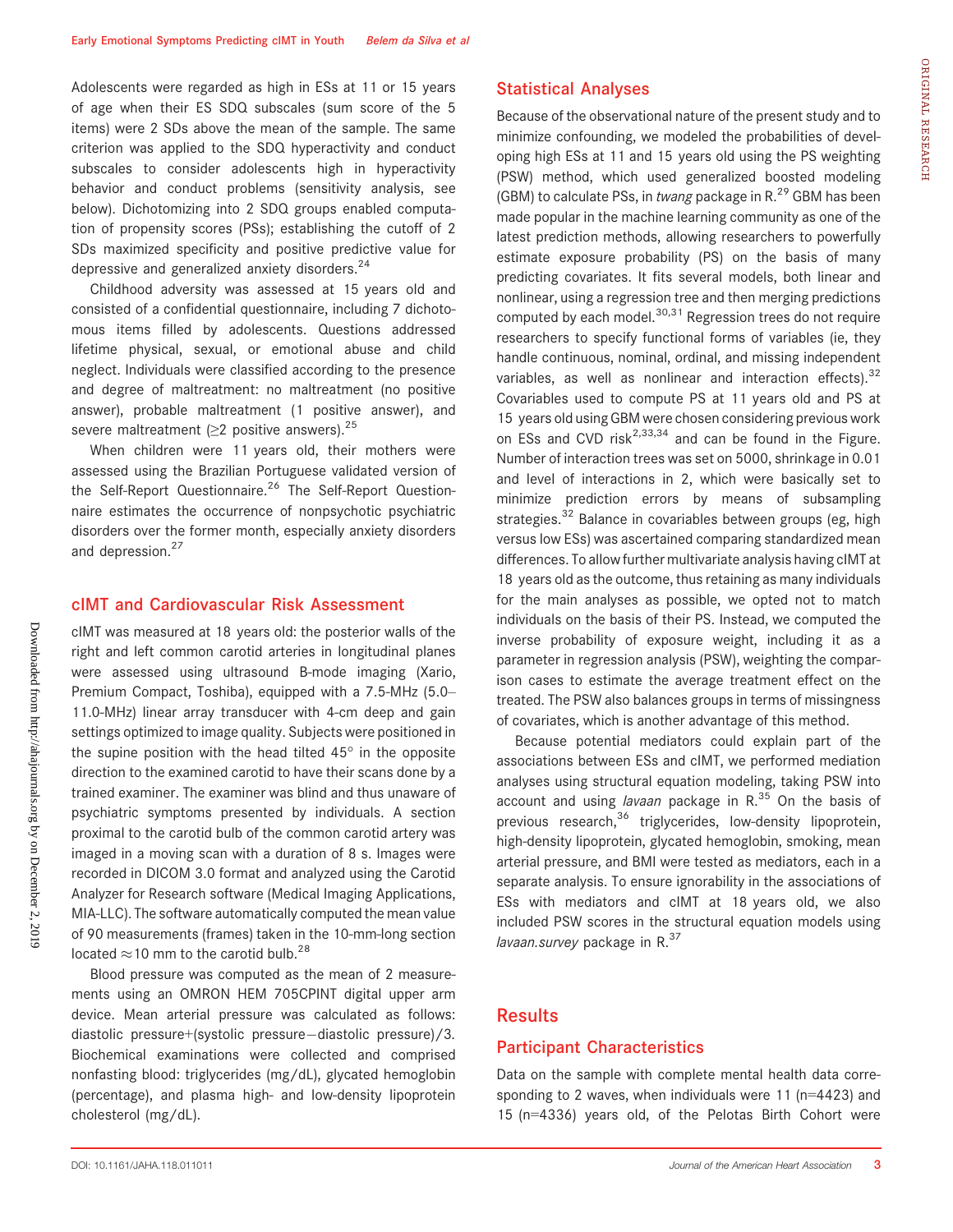

**Figure.** Timeline of data collection and diagram indicating direct and indirect paths across studied variables. Dashed oval: maternal/paternal variables; continuous ovals: variables directly assessed on adolescents at distinct waves. High-density lipoprotein, low-density lipoprotein, mean arterial pressure, and glycated hemoglobin assessed at 18 years old had no significant direct or indirect effects on carotid intimamedia thickness (cIMT). a=effect of exposure on the mediator; b=effect of the mediator on the outcome; c=direct effect of the exposure on the outcome. Estimates of mediated effects (ab) ranged between  $-0.10$ and 0.09 (P range between 0.81 and 0.26). <sup>‡</sup>Estimates of direct effects of emotional symptom (ESs) on cIMT were computed separately in mediation analyses and ranged between 2.3 and 2.6 (all P<0.05). BMI indicates body mass index; BW, birth weight; CA, childhood adversity; DBP, diastolic blood pressure; DM, diabetes mellitus; PA, physical activity; PS<sub>11</sub>, propensity score for ESs at 11 years old; PS<sub>15</sub>, propensity score for ESs at 15 years old; SBP, systolic blood pressure; SRQ, Self-Reporting Questionnaire. \*P<0.05, \*\*P<0.01.

analyzed to generate separate PSW. Baseline characteristics of both waves, before and after weighting for the PS, are outlined in Tables 1 and 2. Most confounders were balanced (standardized mean difference, <0.2) between weighted groups, except for minor differences in family income at 15 years old, favoring the group with low ESs. Figures S1 and S2 provide the log likelihood explained by each input variable provided by GBM. Childhood adversity exerted negligible influence on the PS for ESs both at 11 and 15 years old (Figures S1 and S2). All adolescents included in the groups with high ESs scored >9 of 10 items that compose the SDQ emotional subscale.

#### Effects of ESs on cIMT

Individuals with complete data on ESs and cIMT at 11 (n=3068) and 15 (n=3136) years old were analyzed. After weighting for the PS, high levels of ESs, both at 11 and 15 years old, led to mean increases of 1.84 and 2.58  $\mu$ m, respectively, in cIMT at 18 years old (both P<0.001). Table 3 depicts the results for linear models weighted for the PS. Being female (interaction  $P<0.001$ ) buffered the effects of high levels of ESs at 15 years old over cIMT at 18 years old. Thus, we stratified analyses by sex and computed the effects of high ESs at 15 years old over cIMT at 18 years old, weighting for PS generated for each sex (using the same covariables as for PS at 15 years old). High ESs at 15 years old predicted a mean increase of  $1.14 \mu m$  in cIMT in females  $(P<0.05)$ , whereas it predicted a mean increase of 5.83 µm in males (P<0.001). Moreover, being a smoker at age 18 years increased the effects of ESs over cIMT (interaction  $P<0.001$ ). Interestingly, individuals with higher pubertal development at 15 years old had more pronounced effects of ESs on subsequent cIMT (interaction  $P<0.01$ ).

#### Mediation Analyses

Herein, we tested the possibility that traditional risk factors associated with increased atherosclerosis could be mediating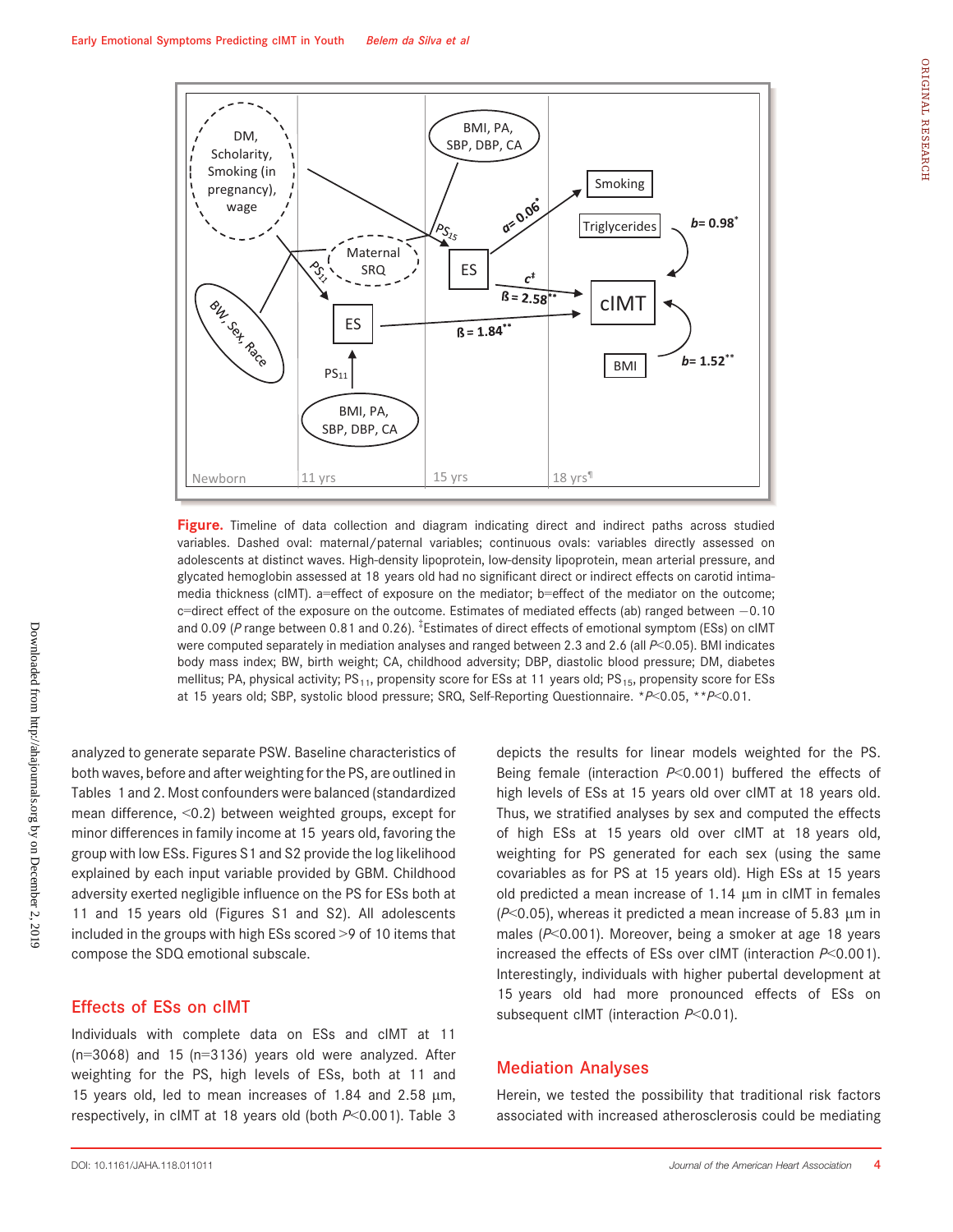Table 1. Unweighted and Weighted Means for Covariates and SMDs According to SDQ Group at 11 Years Old: The Pelotas Birth Cohort

|                                      | Unweighted                |                |      | Weighted                  |                |            |
|--------------------------------------|---------------------------|----------------|------|---------------------------|----------------|------------|
|                                      | <b>Emotional Symptoms</b> |                |      | <b>Emotional Symptoms</b> |                |            |
| Variable                             | Low $(n=4244)$            | High $(n=179)$ | SMD  | Low $(n=4244)$            | High $(n=179)$ | <b>SMD</b> |
| Female sex, %                        | 50                        | 58             | 0.16 | 56                        | 58             | 0.03       |
| Ethnicity (black), %                 | 13                        | 20             | 0.21 | 20                        | 20             | 0.06       |
| Maternal smoking during pregnancy, % | 33                        | 40             | 0.13 | 42                        | 40             | 0.04       |
| Diabetes mellitus (any parent), %    | 8                         | 10             | 0.07 | 9                         | 10             | 0.03       |
| SBP, mm Hg                           | 102                       | 102            | 0.04 | 102                       | 102            | 0.01       |
| DBP, mm Hg                           | 63                        | 63             | 0.00 | 63                        | 63             | 0.02       |
| Birth weight, kg                     | 3181                      | 3033           | 0.27 | 3044                      | 3033           | 0.02       |
| Family income (minimum wages)        | 4.3                       | 2.8            | 0.65 | 2.93                      | 2.74           | 0.08       |
| Maternal scholarity, y               | 6.7                       | 5.2            | 0.62 | 5.3                       | 5.2            | 0.05       |
| Physical activity, min/wk            | 416                       | 413            | 0.01 | 401                       | 413            | 0.02       |
| BMI, $kg/m2$                         |                           |                |      |                           |                |            |
| Low/normal, %                        | 69                        | 74             | 0.11 | 74                        | 74             | 0.01       |
| Overweight, %                        | 20                        | 15             | 0.14 | 17                        | 15             | 0.06       |
| Obese, %                             | 11                        | 11             | 0.02 | 9                         | 11             | 0.06       |
| Childhood adversity*                 | 0.23                      | 0.22           | 0.01 | 0.22                      | 0.22           | 0.00       |
| Maternal SRQ*                        | $\overline{7}$            | 11             | 1.10 | 11                        | 11             | 0.12       |

BMI indicates body mass index; DBP, diastolic blood pressure; SBP, systolic blood pressure; SDQ, Strengths and Difficulties Questionnaire; SMD, standardized mean difference; SRQ, Self-Reporting Questionnaire.

\*Total scores.

the effects between ESs and cIMT. For this purpose, we used the structural equation modeling framework and tested, in separate models, each variable weighted for the PSW as a possible mediator between ESs at 15 years old and cIMT at 18 years old. As can be seen in the Figure, smoking, glycated hemoglobin, triglycerides, low-density lipoprotein, highdensity lipoprotein, BMI, and mean arterial pressure assessed at 18 years old were not significant mediators between ESs and cIMT.

#### Sensitivity Analysis

To test the specificity of the relationship between ESs and cIMT, we also computed PS predicting high hyperactivity behavior and high conduct problems at 15 years old. For this purpose, we included the same variables as in the PS for high ESs. Group differences (low versus high hyperactivity behavior and low versus high conduct problems) were negligible after balancing for the PSW, as can be seen in Tables S1 and S2, respectively. More important, after balancing for the PSW, high hyperactivity behavior at 15 years old was not a significant predictor of cIMT at 18 years old ( $\beta$ =0.19, SEM=0.54, t=0.34, P=0.73). Similarly,

high conduct problems at 15 years old did not significantly predict cIMT at 18 years old  $(\beta=0.32, \text{SEM}=0.42, t=0.76,$  $P=0.49$ ). Also, repeating analyses with emotional SDQ at 11 and 15 years old as continuous variables predicting cIMT at 18 years old did not change the pattern of results (data available on request).

#### **Discussion**

This study shows that ESs presented in 2 distinct moments of adolescence predicted higher levels of cIMT at young adulthood. The effects of ESs on cIMT were not mediated by traditional cardiovascular risk factors. The association was more pronounced in men than women and was significantly potentiated by current smoking status. Remarkably, our findings replicate, in a birth cohort of a developing country, prospective effects of ESs over carotid atherosclerosis. Such effects were specific to the expression of ESs, once the association did not hold true for those with hyperactivity behavior, nor for those with conduct problems.

Two previous large population-based studies showed associations between depressive and anxiety symptoms in children and young adults and subsequent premature mortality by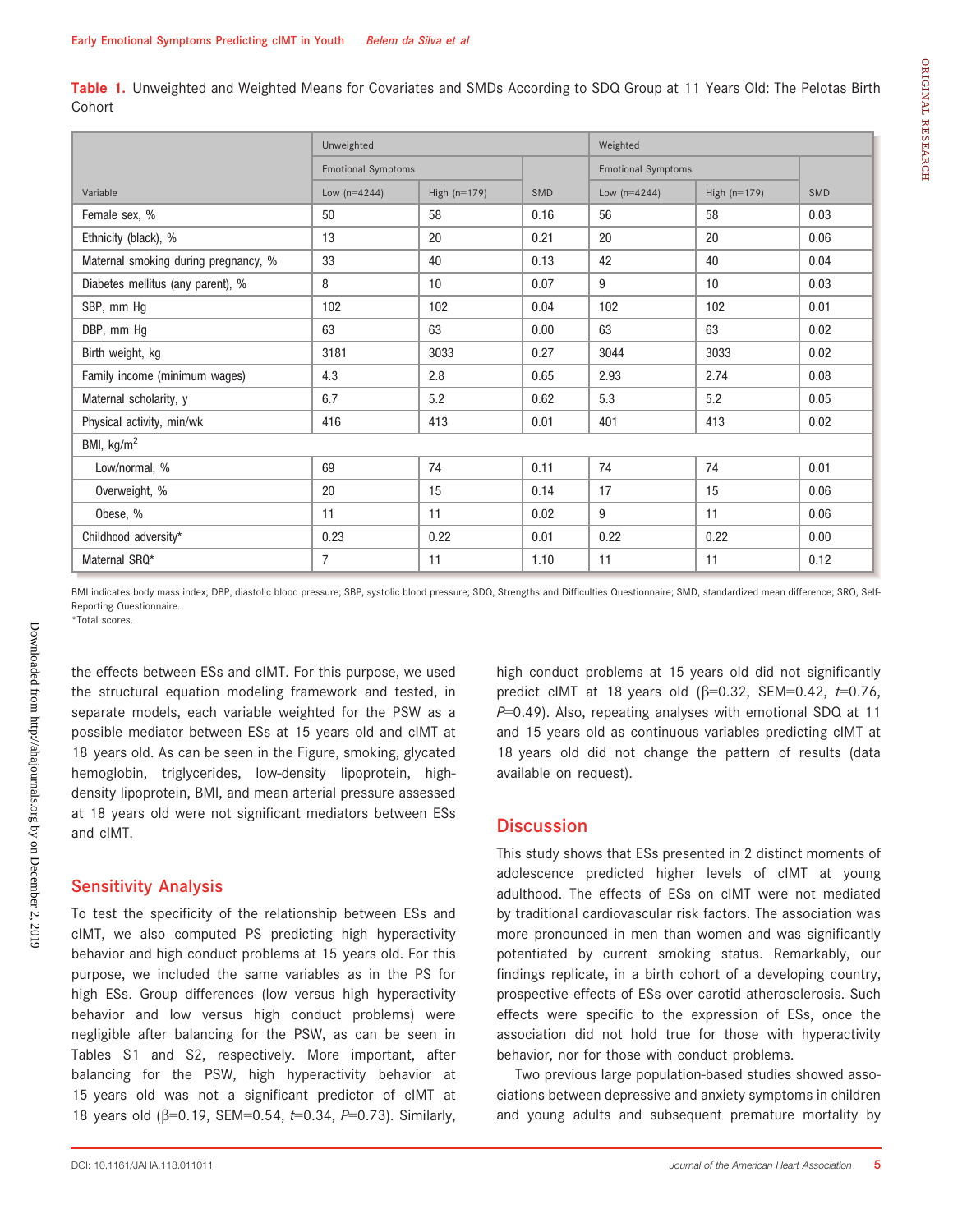Table 2. Unweighted and Weighted Means for Covariates and SMDs According to SDQ Group at 15 Years Old: The Pelotas Birth Cohort

|                                      | Unweighted                |                |            | Weighted                  |                |            |
|--------------------------------------|---------------------------|----------------|------------|---------------------------|----------------|------------|
|                                      | <b>Emotional Symptoms</b> |                |            | <b>Emotional Symptoms</b> |                |            |
| Variable                             | Low (n=4197)              | High $(n=139)$ | <b>SMD</b> | Low (n=4197)              | High $(n=139)$ | <b>SMD</b> |
| Female sex, %                        | 50                        | 73             | 0.50       | 68                        | 73             | 0.11       |
| Ethnicity (black), %                 | 14                        | 27             | 0.29       | 22                        | 27             | 0.10       |
| Maternal smoking during pregnancy, % | 33                        | 32             | 0.03       | 38                        | 32             | 0.14       |
| Diabetes mellitus (any parent), %    | 8                         | 9              | 0.05       | 9                         | 9              | 0.02       |
| SBP, mm Hg                           | 122                       | 120            | 0.12       | 121                       | 120            | 0.06       |
| DBP, mm Hg                           | 77                        | 78             | 0.04       | 78                        | 78             | 0.01       |
| Birth weight, kg                     | 3180                      | 3094           | 0.16       | 3116                      | 3094           | 0.04       |
| Family income (minimum wages)        | 4.3                       | 2.5            | 0.85       | 2.9                       | 2.5            | 0.20       |
| Maternal scholarity, y               | 6.8                       | 4.9            | 0.76       | 5.2                       | 4.9            | 0.10       |
| Physical activity, min/wk            | 446                       | 413            | 0.07       | 427                       | 413            | 0.03       |
| BMI, $\text{kg/m}^2$                 |                           |                |            |                           |                |            |
| Low/normal, %                        | 68                        | 71             | 0.06       | 67                        | 71             | 0.09       |
| Overweight, %                        | 18                        | 16             | 0.06       | 18                        | 16             | 0.05       |
| Obese, %                             | 8                         | 5              | 0.15       | $\overline{7}$            | 5              | 0.11       |
| Tanner stage                         | 4.0                       | 4.0            | 0.04       | 4.0                       | 4.0            | 0.03       |
| Childhood adversity*                 | 0.23                      | 0.21           | 0.06       | 0.23                      | 0.20           | 0.05       |
| <b>Maternal SRQ</b>                  | 7.0                       | 10.3           | 0.70       | 9.8                       | 10.3           | 0.11       |

BMI indicates body mass index; DBP, diastolic blood pressure; SBP, systolic blood pressure; SDQ, Strengths and Difficulties Questionnaire; SMD, standardized mean difference; SRQ, Self-Reporting Questionnaire.

\*Total score.

ischemic heart disease. $38,39$  Both studies relied on robust adjustment for potential confounders, but putative mechanisms were not investigated. Inflammation, oxidative stress,

| <b>Table 3.</b> PS Weighted Linear Regression Predicting cIMT at |
|------------------------------------------------------------------|
| 18 Years Old: The Pelotas Birth Cohort                           |

| Age/Predictor                   | β       | <b>SEM</b> | $t$ Value | $P$ Value |
|---------------------------------|---------|------------|-----------|-----------|
| Aged 11 y ( $n=3068$ )          |         |            |           |           |
| High ESs                        | 1.84    | 0.63       | 4.07      | < 0.001   |
| Female sex                      | $-2.02$ | 0.62       | 3.26      | < 0.01    |
| High $ESs \times female$ sex    | $-1.07$ | 0.85       | 1.26      | 0.21      |
| Aged 15 $y$ (n=3136)            |         |            |           |           |
| High ESs                        | 2.58    | 0.39       | 6.70      | < 0.001   |
| Female sex                      | $-2.33$ | 0.59       | 3.96      | < 0.001   |
| High $ESs \times female$ sex    | $-3.91$ | 0.81       | 4.85      | < 0.001   |
| High $ESs \times$ smoking       | 5.06    | 1.04       | 4.89      | < 0.001   |
| High $ESs \times Tanner$ stages | 0.89    | 0.28       | 3.12      | < 0.01    |

B indicates micrometers; cIMT, carotid intima-media thickness; ES, emotional symptom; PS, propensity score.

and platelet, autonomic, and endothelial dysfunction were speculated among possible pathophysiological mediators.

cIMT is a marker of systemic atherosclerosis and involves both inflammation and oxidative stress, being associated with autonomic and endothelial dysfunctions.<sup>40</sup> Anxiety symptoms have been prospectively associated with cIMT increases after 5 years of follow-up, independently of traditional cardiovascular risk factors, in the EVA (Etude sur le Vieillissiment Artériel) study, which was conducted with nearly 400 middle-aged adults. $33$ However, 2 epidemiological cohort studies, the Cardiovascular Risk in Young Finns Study and the BLSA (Baltimore Longitudinal Study of Aging), $4^{1,42}$  failed to find the same association. Inconsistent results might be explained by different intervals between psychiatric and cIMT assessments, distinct instruments for measuring ESs, clinical comorbidities, and samples drawn from populations of distinct ages. In contrast, our study was larger and applied PSW, a robust statistical technique that provided more power than those of the above-mentioned cohorts. Indeed, also applying PS method and assessing a larger sample, a robust association between generalized anxiety disorder and heart rate variability has been found, which is another proposed mechanism linking ESs to CVD.<sup>43</sup>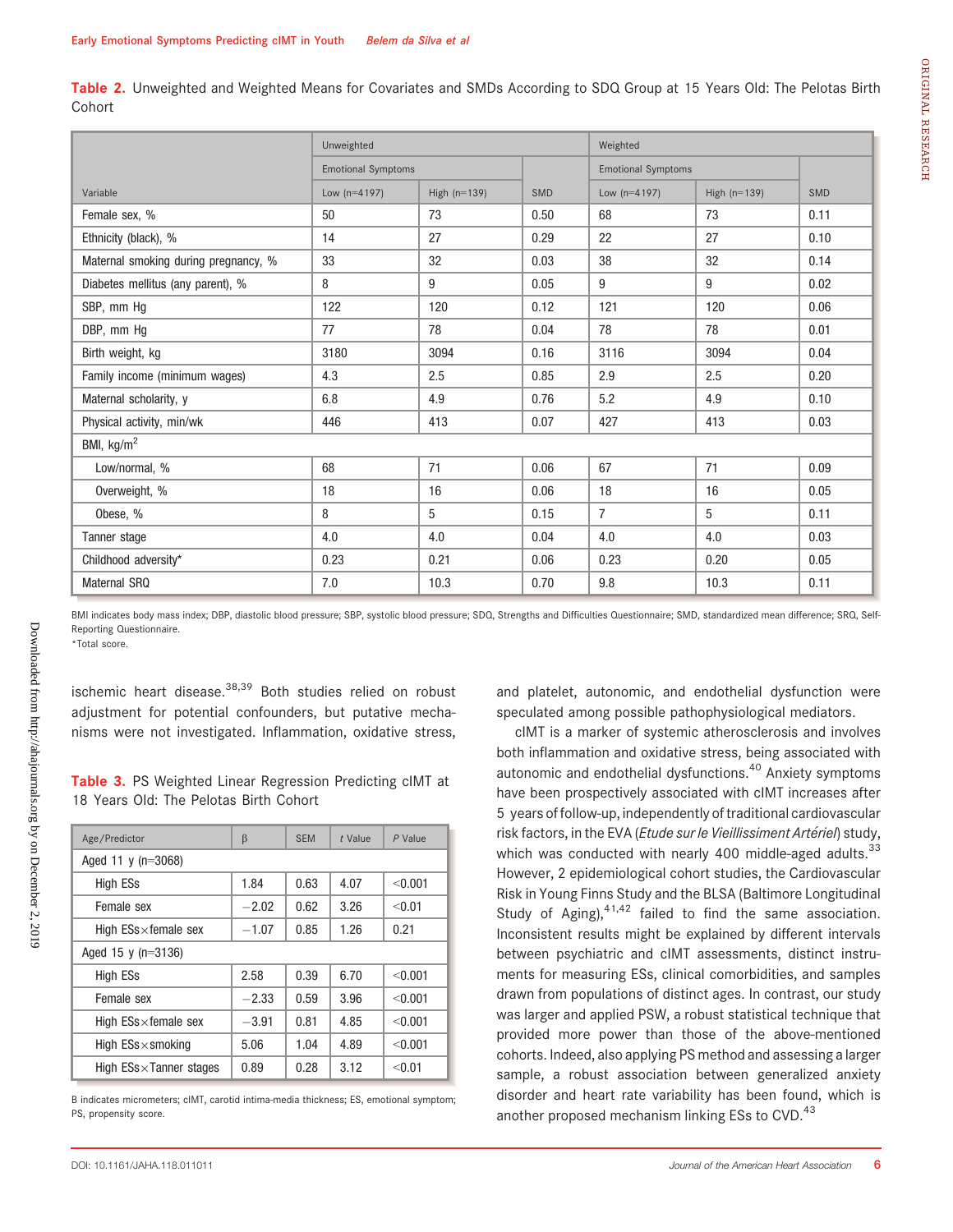A meta-analysis of prospective studies has shown that an absolute difference of 100  $\mu$ m in cIMT increases by 10% to 15% and by 13% to 18% the risk of myocardial infarction and stroke, respectively.<sup>44</sup> Therefore, taken alone, the 1.84- and 2.58-um cIMT increases found herein should not raise major concerns. Nevertheless, the above-mentioned review included samples with mean ages ranging between 50 and 73 years old, which sharply contrasts with our sample of youngsters. Furthermore, the mean follow-up of included studies was only 5.5 years. Because it has been demonstrated that the relationship between cIMT and CVD is nonlinear in young individuals,<sup>44</sup> extrapolations from older samples should be taken with extreme caution. Young adults are rarely under a physician's supervision and thus seldom medicated, which contributes for further carotid thickening once the process has started. Consistent with this view, our findings show that deleterious effects of ESs on cIMT increased between 11 and 15 years old. Indeed, ESs are chronic and recurrent and increasing effects on cIMT throughout young adulthood might lead to a much greater CVD impact than once expected.

Serum lipid markers, blood pressure, BMI, and blood glucose did not significantly mediate the association between ESs and cIMT. Although such adverse lifestyle behaviors are usually associated with negative emotional states,  $13$  shared genetic mechanisms may better explain the phenomenon. Previous research has shown that healthy adolescents with parental history of major depressive disorder presented increased aortic stiffness, blood pressure, and insulin resistance compared with controls with no parental history of major depressive disorder.<sup>34</sup> Moreover, the offspring of parents with CVD are more likely to have presented an episode of major depressive disorder than controls with no familial history of CVD.<sup>45</sup> Consistent with a pleiotropic effect, our results show that parental history of elevated blood pressure and diabetes mellitus, along with mental health symptoms, exerts a robust influence in the PS for ESs in their siblings. Again, PSW balanced for such a complex interplay between CVD and ESs as mutual risk factors, which strengthens the effects shown herein.

Three additional findings deserve further comment. First, we found a significant interaction between ESs and smoking in predicting higher cIMT. A possibility is that both ESs and smoking share a common pathway leading to atherosclerosis (eg, systemic inflammation). $46,47$  Second, the effects of ESs on cIMT seemed to be more pronounced in male than in female adolescents. Certain genetic variants, such as the phosphodiesterase 4D gene, are specifically associated with higher cIMT levels in males, but not in females.<sup>48</sup> Interestingly, the phosphodiesterase 4 isoenzyme family is widely expressed within the central nervous system, and the disruption of its activities is associated with mood and memory disturbances.<sup>49</sup> Thus, a conjectural explanation would be that males with such genetic variants would be susceptible to both ESs and atherosclerosis. Third, there was a significant ES by pubertal stage interaction on cIMT, irrespectively of sex. Although all individuals from our sample were born in the same year, this might indicate that not only chronological age, but also fluctuations within hormonal environment, may play a role in the pathophysiological characteristics of early atherosclerosis.

Our study needs to be understood in light of its limitations. First, this is an observational study and causal pathways might have confounding factors. However, using GBM within the PSW procedure, along with increasing effect size with age and specificity of ES effects on cIMT, altogether can minimize the influence of confounding factors and argue for effect directionality. Second, we used SQD as a marker of MDs. Although it is an established screening method for MDs, it does not replace validated diagnostic interviews. This could explain differences between other studies and ours. However, when compared with diagnostic measures assessing depression and generalized anxiety disorder, an equivalent cutoff has been shown to present optimal positive-predictive (100%), specificity (100%), and negative-predictive (80%) values.  $24$ Therefore, the most likely was that adolescents with more severe symptoms of depression and anxiety were captured in our sample and that this may have decreased noise for statistically testing our hypotheses.

Our findings are consistent with a role of ESs on the pathophysiological characteristics of early atherosclerosis. Preliminary studies support the efficacy of psychological interventions to ameliorate cardiovascular outcomes in adults.<sup>50</sup> However, randomized, double-blind, placebo-controlled studies that evaluate the utility of early interventions specifically designed to mitigate the effects of ESs in childhood and adolescence and their effects in atherosclerosis are still lacking.

## Sources of Funding

The cohort received funding from the following agencies: Wellcome Trust (No. 086974/Z/08/Z), International Development Research Center, World Health Organization, Overseas Development Administration of the United Kingdom, European Union, Brazilian National Support Program for Centers of Excellence (PRONEX), Brazilian National Council for Scientific and Technological Development (CNPq), Science and Technology Department (DECIT) of the Brazilian Ministry of Health, Research Support Foundation of the State of Rio Grande do Sul (FAPERGS), and Brazilian Association for Collective Health (ABRASCO). None of these organizations influenced the study design or collection, analysis, and interpretation of data; the writing of the report; or the decision to submit the manuscript for publication.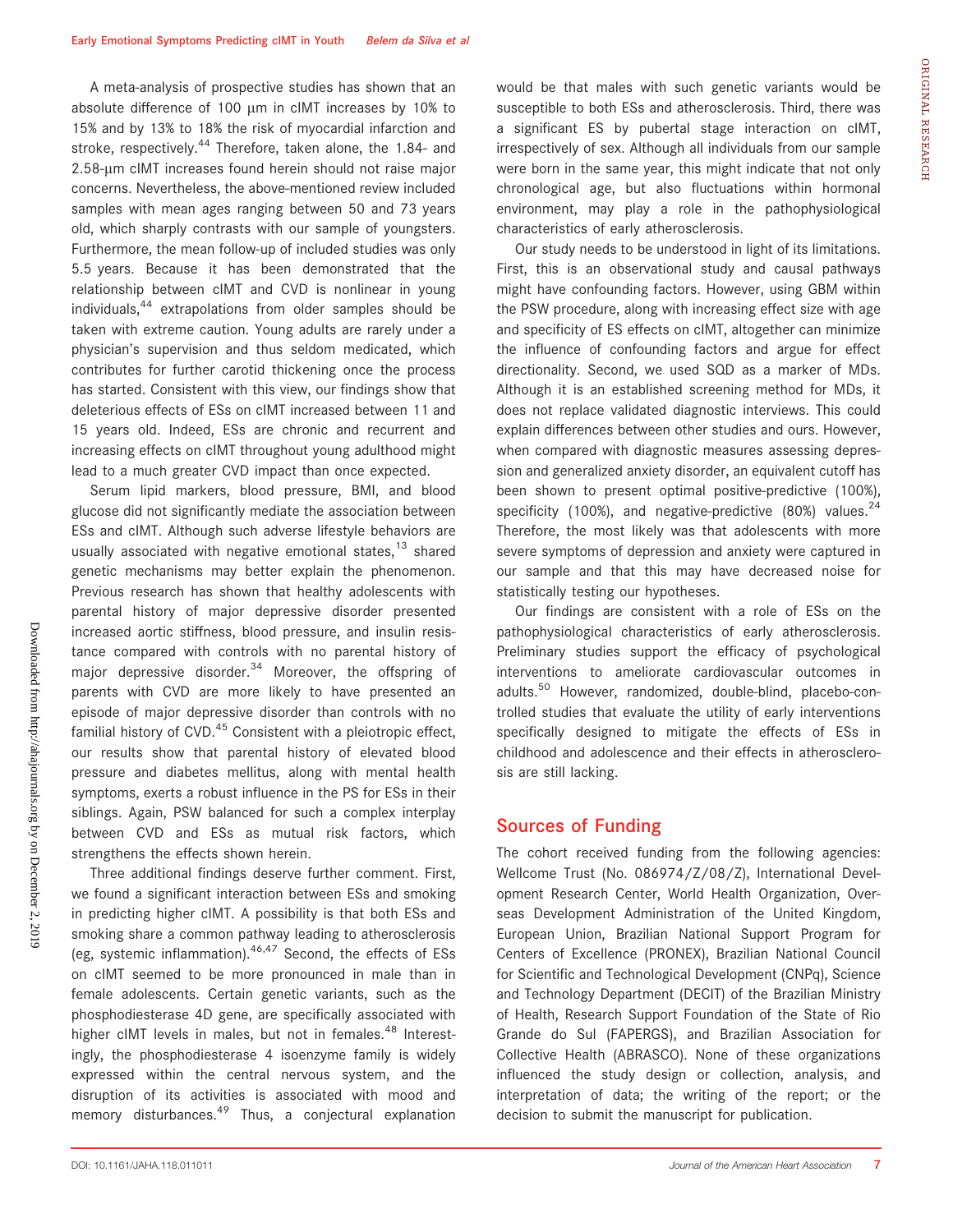## **Disclosures**

None.

#### References

- 1. Authors/Task Force Members, Piepoli MF, Hoes AW, Agewall S, Albus C, Brotons C, Catapano AL, Cooney M-T, Corrà U, Cosyns B, Deaton C, Graham I, Hall MS, Hobbs FDR, Løchen M-L, Löllgen H, Marques-Vidal P, Perk J, Prescott E, Redon J, Richter DJ, Sattar N, Smulders Y, Tiberi M, Bart van der Worp H, van Dis I, Verschuren WMM. 2016 European guidelines on cardiovascular disease prevention in clinical practice: the Sixth Joint Task Force of the European Society of Cardiology and Other Societies on Cardiovascular Disease Prevention in Clinical Practice (constituted by representatives of 10 societies and by invited experts): developed with the special contribution of the European Association for Cardiovascular Prevention & Rehabilitation (EACPR). Atherosclerosis. 2016;252:207–274.
- 2. Liu K, Daviglus ML, Loria CM, Colangelo LA, Spring B, Moller AC, Lloyd-Jones DM. Healthy lifestyle through young adulthood and the presence of low cardiovascular disease risk profile in middle age: the Coronary Artery Risk<br>Development in (Young) Adults (CARDIA) study. *Circulation*. 2012;125:996– 1004.
- 3. Cooper DC, Tomfohr LM, Milic MS, Natarajan L, Bardwell WA, Ziegler MG, Dimsdale JE. Depressed mood and flow-mediated dilation: a systematic review and meta-analysis. Psychosom Med. 2011;73:360–369.
- 4. Carney RM, Freedland KE, Veith RC, Cryer PE, Skala JA, Lynch T, Jaffe AS. Major depression, heart rate, and plasma norepinephrine in patients with coronary heart disease. Biol Psychiatry. 1999;45:458-463.
- 5. Carney RM, Freedland KE. Depression and coronary heart disease. Nat Rev Cardiol. 2017;14:145–155.
- 6. Gehi A, Haas D, Pipkin S, Whooley MA. Depression and medication adherence in outpatients with coronary heart disease: findings from the Heart and Soul Study. Arch Intern Med. 2005;165:2508–2513.
- 7. Ference BA, Yoo W, Alesh I, Mahajan N, Mirowska KK, Mewada A, Kahn J, Afonso L, Williams KA, Flack JM. Effect of long-term exposure to lower lowdensity lipoprotein cholesterol beginning early in life on the risk of coronary heart disease: a Mendelian randomization analysis. J Am Coll Cardiol. 2012;60:2631–2639.
- 8. Lorenz MW, von Kegler S, Steinmetz H, Markus HS, Sitzer M. Carotid intimamedia thickening indicates a higher vascular risk across a wide age range: prospective data from the Carotid Atherosclerosis Progression Study (CAPS). Stroke. 2006;37:87–92.
- 9. Carpenter M, Sinclair H, Kunadian V. Carotid intima media thickness and its utility as a predictor of cardiovascular disease: a review of evidence. Cardiol Rev. 2016;24:70–75.
- 10. Santos IS, Alencar AP, Rundek T, Goulart AC, Barreto SM, Pereira AC, Benseñor IM, Lotufo PA. Low impact of traditional risk factors on carotid intima-media thickness: the ELSA-Brasil cohort. Arterioscler Thromb Vasc Biol. 2015;35:2054–2059.
- 11. Su S, Wang X, Pollock JS, Treiber FA, Xu X, Snieder H, McCall WV, Stefanek M, Harshfield GA. Adverse childhood experiences and blood pressure trajectories from childhood to young adulthood: the Georgia Stress and Heart Study. Circulation. 2015;131:1674–1681.
- 12. Basu A, McLaughlin KA, Misra S, Koenen KC. Childhood maltreatment and health impact: the examples of cardiovascular disease and type 2 diabetes mellitus in adults. Clin Psychol Sci Pract. 2017;24:125–139.
- 13. Suglia SF, Koenen KC, Boynton-Jarrett R, Chan PS, Clark CJ, Danese A, Faith MS, Goldstein BI, Hayman LL, Isasi CR, Pratt CA, Slopen N, Sumner JA, Turer A, Turer CB, Zachariah JP. Childhood and adolescent adversity and cardiometabolic outcomes: a scientific statement from the American Heart Association. Circulation. 2018;137:e15–e28.
- 14. Havranek EP, Mujahid MS, Barr DA, Blair IV, Cohen MS, Cruz-Flores S, Davey-Smith G, Dennison-Himmelfarb CR, Lauer MS, Lockwood DW, Rosal M, Yancy CW. Social determinants of risk and outcomes for cardiovascular disease: a scientific statement from the American Heart Association. Circulation. 2015;132:873–898.
- 15. Rocha TB-M, Hutz MH, Salatino-Oliveira A, Genro JP, Polanczyk GV, Sato JR, Wehrmeister FC, Barros FC, Menezes AMB, Rohde LA, Anselmi L, Kieling C. Gene-environment interaction in youth depression: replication of the 5-HTTLPR moderation in a diverse setting. Am J Psychiatry. 2015;172:978-985.
- 16. Victora CG, Barros FC, Tomasi E, Menezes AM, Horta BL, Weiderpass E, Cesar JA, Costa JSD, Olinto MT, Halpern R, Garcia M del M, Vaughan JP. Tendências e diferenciais na saúde materno-infantil: delineamento e metodologia das coortes de 1982 e 1993 de mães e crianças de Pelotas, Rio Grande do Sul. Cad Saúde Pública. 1996;12:S7-S14.
- 17. Gonçalves H, Assunção MC, Wehrmeister FC, Oliveira IO, Barros FC, Victora CG, Hallal PC, Menezes AM. Cohort profile update: the 1993 Pelotas (Brazil) birth cohort follow-up visits in adolescence. Int J Epidemiol. 2014;43:1082-1088.
- 18. de Onis M, Onyango AW, Borghi E, Siyam A, Nishida C, Siekmann J. Development of a WHO growth reference for school-aged children and adolescents. Bull World Health Organ. 2007;85:660–667.
- 19. Marshall WA, Tanner JM. Variations in pattern of pubertal changes in girls. Arch Dis Child. 1969;44:291–303.
- 20. Marshall WA, Tanner JM. Variations in the pattern of pubertal changes in boys. Arch Dis Child. 1970;45:13–23.
- 21. Goodman R. The strengths and difficulties questionnaire: a research note. J Child Psychol Psychiatry. 1997;38:581–586.
- 22. Fleitlich-Bilyk B, Goodman R. Prevalence of child and adolescent psychiatric disorders in southeast Brazil. J Am Acad Child Adolesc Psychiatry. 2004;43:727–734.
- 23. Anselmi L, Fleitlich-Bilvk B, Menezes AMB, Araújo CL, Rohde LA, Prevalence of psychiatric disorders in a Brazilian birth cohort of 11-year-olds. Soc Psychiatry Psychiatr Epidemiol. 2010;45:135–142.
- 24. Silva TBF, Osório FL, Loureiro SR. SDQ: discriminative validity and diagnostic potential. Front Psychol. 2015;6:811.
- 25. Caspi A, McClay J, Moffitt TE, Mill J, Martin J, Craig IW, Taylor A, Poulton R. Role of genotype in the cycle of violence in maltreated children. Science. 2002;297:851–854.
- 26. Mari JJ, Williams P. A validity study of a psychiatric screening questionnaire (SRQ-20) in primary care in the city of Sao Paulo. Br J Psychiatry. 1986;148:23–26.
- 27. Harding TW, De Arango V, Baltazar J, Climent CE, Ibrahim HHA, Ladrido-Ignacio L, Wig NN. Mental disorders in primary health care: a study of their frequency and diagnosis in four developing countries. Psychol Med. 1980;10:231.
- 28. Menezes AMB, da Silva CTB, Wehrmeister FC, Oliveira PD, Oliveira IO, Gonçalves H, Assunção MCF, de Castro Justo F, Barros FC. Adiposity during adolescence and carotid intima-media thickness in adulthood: results from the 1993 Pelotas Birth Cohort. Atherosclerosis. 2016;255:25–30.
- 29. Ridgeway G, McCaffrey D, Morral A, Griffin BA, Burgette L. twang: toolkit for weighting and analysis of nonequivalent groups [Internet]. 2017. [https://](https://CRAN.R-project.org/package=twang) [CRAN.R-project.org/package=twang.](https://CRAN.R-project.org/package=twang) Accessed April 4, 2017.
- 30. Friedman JH, Meulman JJ. Multiple additive regression trees with application in epidemiology. Stat Med. 2003;22:1365–1381.
- 31. Guo S, Fraser MW. Propensity Score Analysis: Statistical Methods and Applications. 2nd ed. Los Angeles, CA: SAGE; 2015.
- 32. McCaffrey DF, Ridgeway G, Morral AR. Propensity score estimation with boosted regression for evaluating causal effects in observational studies. Psychol Methods. 2004;9:403–425.
- 33. Paterniti S, Zureik M, Ducimetière P, Touboul PJ, Fève JM, Alpérovitch A. Sustained anxiety and 4-year progression of carotid atherosclerosis. Arterioscler Thromb Vasc Biol. 2001;21:136–141.
- 34. Mannie ZN, Williams C, Diesch J, Steptoe A, Leeson P, Cowen PJ. Cardiovascular and metabolic risk profile in young people at familial risk of depression. Br J Psychiatry. 2013;203:18–23.
- 35. Rosseel Y. lavaan: an R package for structural equation modeling. J Stat Softw. 2012;48. [http://www.jstatsoft.org/v48/i02/.](http://www.jstatsoft.org/v48/i02/) Accessed February 11, 2018.
- 36. Cao JJ, Arnold AM, Manolio TA, Polak JF, Psaty BM, Hirsch CH, Kuller LH, Cushman M. Association of carotid artery intima-media thickness, plaques, and C-reactive protein with future cardiovascular disease and all-cause mortality: the Cardiovascular Health Study. Circulation. 2007;116:32–38.
- 37. Oberski D. lavaan.survey: an R package for complex survey analysis of structural equation models. J Stat Softw. 2014;57. [http://www.jstatsoft.org/](http://www.jstatsoft.org/v57/i01/) [v57/i01/](http://www.jstatsoft.org/v57/i01/). Accessed February 11, 2018.
- 38. Huang K-L, Su T-P, Chen T-J, Chou Y-H, Bai Y-M. Comorbidity of cardiovascular diseases with mood and anxiety disorder: a population based 4-year study. Psychiatry Clin Neurosci. 2009;63:401-409.
- 39. Shah AJ, Veledar E, Hong Y, Bremner JD, Vaccarino V. Depression and history of attempted suicide as risk factors for heart disease mortality in young individuals. Arch Gen Psychiatry. 2011;68:1135–1142.
- 40. Halcox JPJ, Donald AE, Ellins E, Witte DR, Shipley MJ, Brunner EJ, Marmot MG, Deanfield JE. Endothelial function predicts progression of carotid intima-media thickness. Circulation. 2009;119:1005–1012.
- 41. Rice SC, Zonderman AB, Metter EL, Najjar SS, Waldstein SR, Absence of relation between depressive symptoms and carotid intimal medial thickness in the Baltimore Longitudinal Study of Aging. Psychosom Med. 2009;71:70–76.
- 42. Elovainio M, Keltikangas-Järvinen L, Kivimäki M, Pulkki L, Puttonen S, Heponiemi T, Juonala M, Viikari JSA, Raitakari OT. Depressive symptoms and carotid artery intima-media thickness in young adults: the Cardiovascular Risk in Young Finns Study. Psychosom Med. 2005;67:561–567.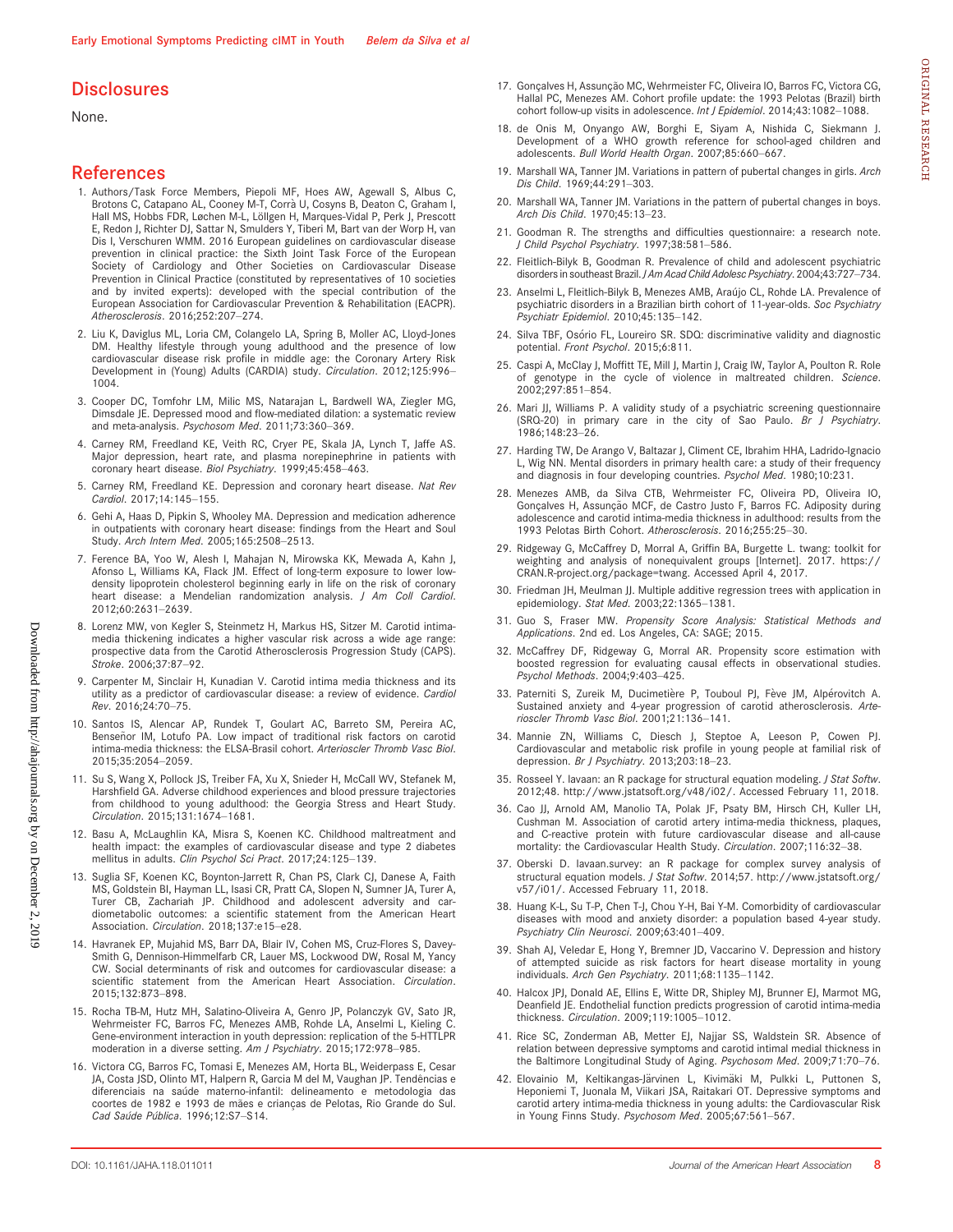- 43. Kemp AH, Brunoni AR, Santos IS, Nunes MA, Dantas EM, Carvalho de Figueiredo R, Pereira AC, Ribeiro ALP, Mill JG, Andreão RV, Thayer JF, Benseñor IM, Lotufo PA. Effects of depression, anxiety, comorbidity, and antidepressants on resting-state heart rate and its variability: an ELSA-Brasil cohort baseline study. Am J Psychiatry. 2014;171:1328-1334.
- 44. Lorenz MW, Markus HS, Bots ML, Rosvall M, Sitzer M. Prediction of clinical cardiovascular events with carotid intima-media thickness: a systematic<br>review and meta-analysis. *Circulation*. 2007;115:459–467.
- 45. Rottenberg J, Yaroslavsky I, Carney RM, Freedland KE, George CJ, Baji I, Dochnal R, Gadoros J, Halas K, Kapornai K, Kiss E, Osvath V, Varga H, Vetro A, Kovacs M. The association between major depressive disorder in childhood and risk factors for cardiovascular disease in adolescence. Psychosom Med. 2014;76:122–127.
- 46. Durda P, Sabourin J, Lange EM, Nalls MA, Mychaleckyj JC, Jenny NS, Li J, Walston J, Harris TB, Psaty BM, Valdar W, Liu Y, Cushman M, Reiner AP, Tracy RP, Lange LA. Plasma levels of soluble interleukin-2 receptor  $\alpha$ : associations

with clinical cardiovascular events and genome-wide association scan. Arterioscler Thromb Vasc Biol. 2015;35:2246–2253.

- 47. Goldsmith DR, Rapaport MH, Miller BJ. A meta-analysis of blood cytokine network alterations in psychiatric patients: comparisons between schizophrenia, bipolar disorder and depression. Mol Psychiatry. 2016;21:1696-1709.
- 48. Liao Y-C, Lin H-F, Guo Y-C, Yu M-L, Liu C-K, Juo S-HH. Sex-differential genetic effect of phosphodiesterase 4D (PDE4D) on carotid atherosclerosis. BMC Med Genet. 2010;11:93.
- 49. Siuciak JA, McCarthy SA, Chapin DS, Martin AN. Behavioral and neurochemical characterization of mice deficient in the phosphodiesterase-4B (PDE4B) enzyme. Psychopharmacology. 2008;197:115–126.
- 50. Blumenthal JA, Sherwood A, Smith PJ, Watkins L, Mabe S, Kraus WE, Ingle K, Miller P, Hinderliter A. Enhancing cardiac rehabilitation with stress management training: a randomized clinical efficacy trial. Circulation. 2016;133:1341-1350.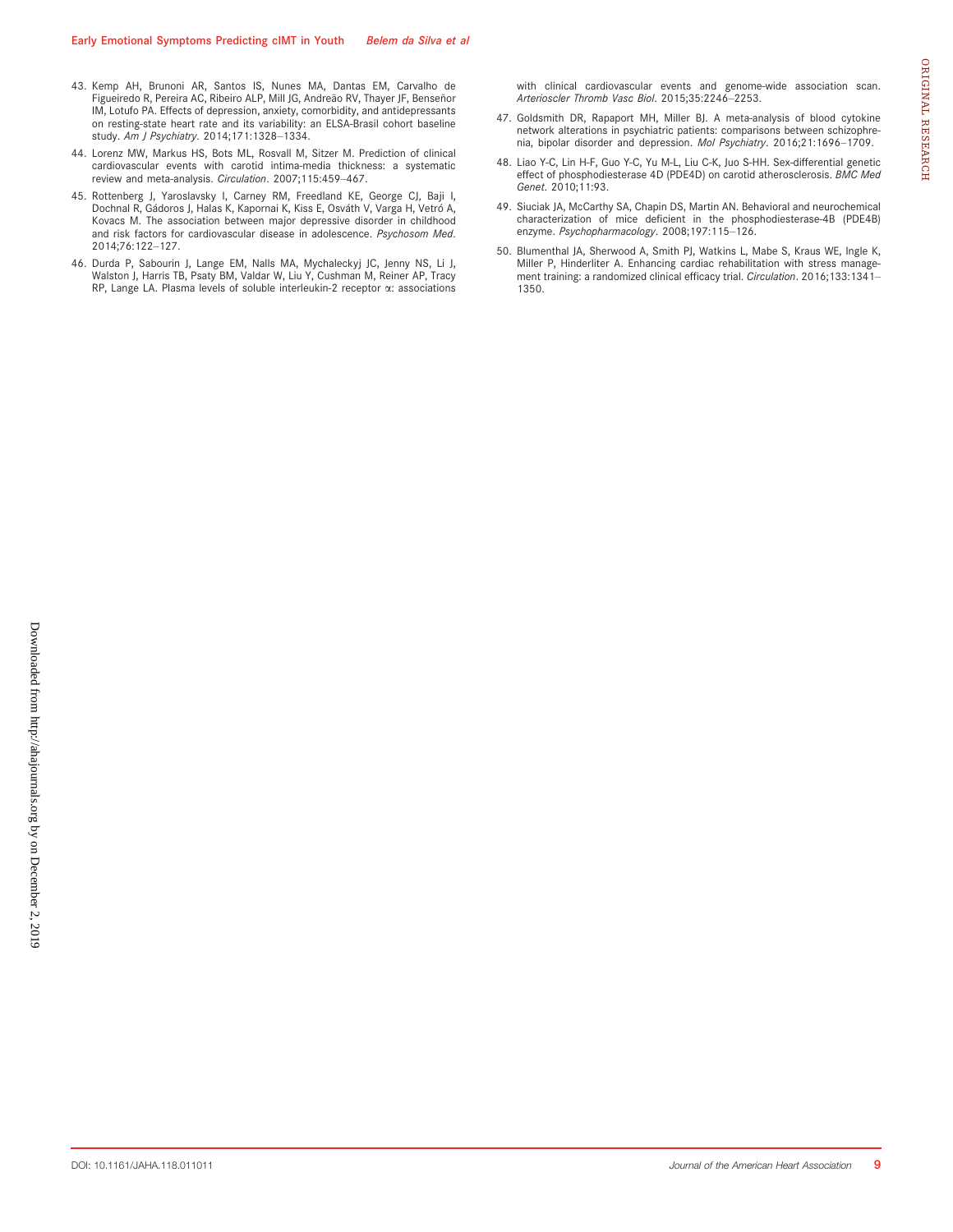# **SUPPLEMENTAL MATERIAL**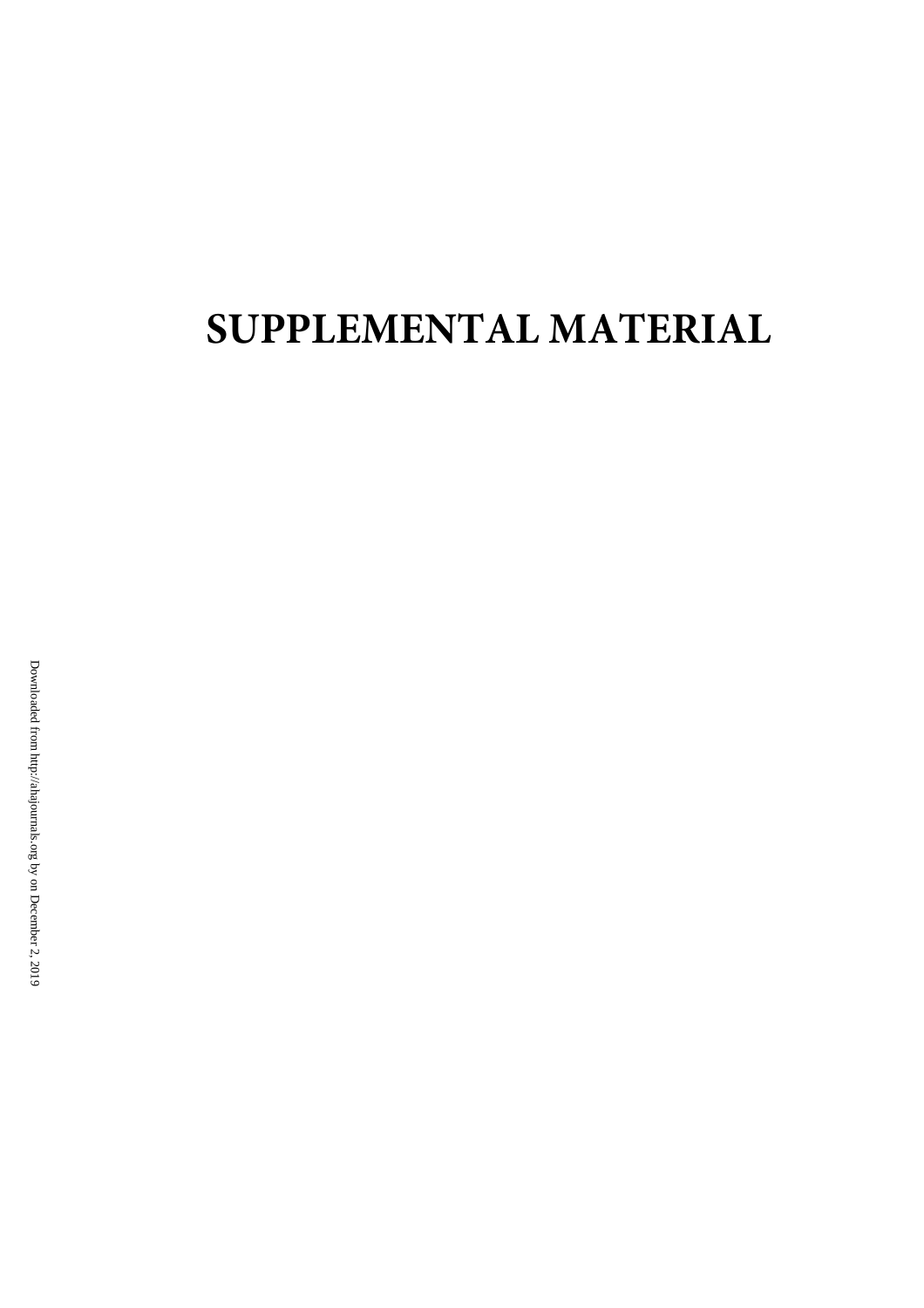|                                                |                               | Unweighted        |            | Weighted                      |                          |            |  |
|------------------------------------------------|-------------------------------|-------------------|------------|-------------------------------|--------------------------|------------|--|
| <b>Variable</b>                                | <b>Hyperactivity Behavior</b> |                   |            | <b>Hyperactivity Behavior</b> |                          |            |  |
|                                                | Low<br>$(n=4, 114)$           | High<br>$(n=224)$ | <b>SMD</b> | Low<br>$(n=4, 114)$           | <b>High</b><br>$(n=224)$ | <b>SMD</b> |  |
| Female sex (%)                                 | 52                            | 37                | .30        | 41                            | 37                       | .08        |  |
| Ethnicity (%<br>black)                         | 14                            | 19                | .14        | 18                            | 19                       | .04        |  |
| Maternal<br>Smoking<br>during<br>Pregnancy (%) | 33                            | 44                | .23        | 42                            | 44                       | .05        |  |
| Diabetes (%<br>any parent)                     | 8                             | 8                 | .01        | 8                             | 8                        | .01        |  |
| SBP (mm/Hg)                                    | 122                           | 121               | .11        | 121                           | 121                      | .02        |  |
| $DBP$ (mm/Hg)                                  | 77                            | 76                | .14        | 76                            | 76                       | .003       |  |
| <b>Birth Weight</b><br>(Kg)                    | 3,180                         | 3,121             | .12        | 3,120                         | 3,121                    | .001       |  |
| Family Income<br>(Minimum<br>Wages)            | 4.3                           | 3.4               | .26        | 3.5                           | 3.4                      | .03        |  |
| Maternal<br>Scholarity (yrs)                   | 6.8                           | 6.1               | .20        | 6.2                           | 6.1                      | .01        |  |
| Physical<br>Activity<br>(min/wk)               | 440                           | 544               | .15        | 505                           | 544                      | .06        |  |
| BMI $(Kg/m2)$<br>Low/normal<br>(%)             | 69                            | 67                | .04        | 68                            | 67                       | .04        |  |
| Overweight (%)                                 | 18                            | 19                | .04        | 18                            | 19                       | .03        |  |
| Obese (%)                                      | $\, 8$                        | 9                 | .03        | $\, 8$                        | 9                        | .05        |  |

## **Table S1. Unweighted and weighted means for covariates and standardized mean diferences (SMD) according to SDQ group at 15 years-old: The Pelotas Birth Cohort.**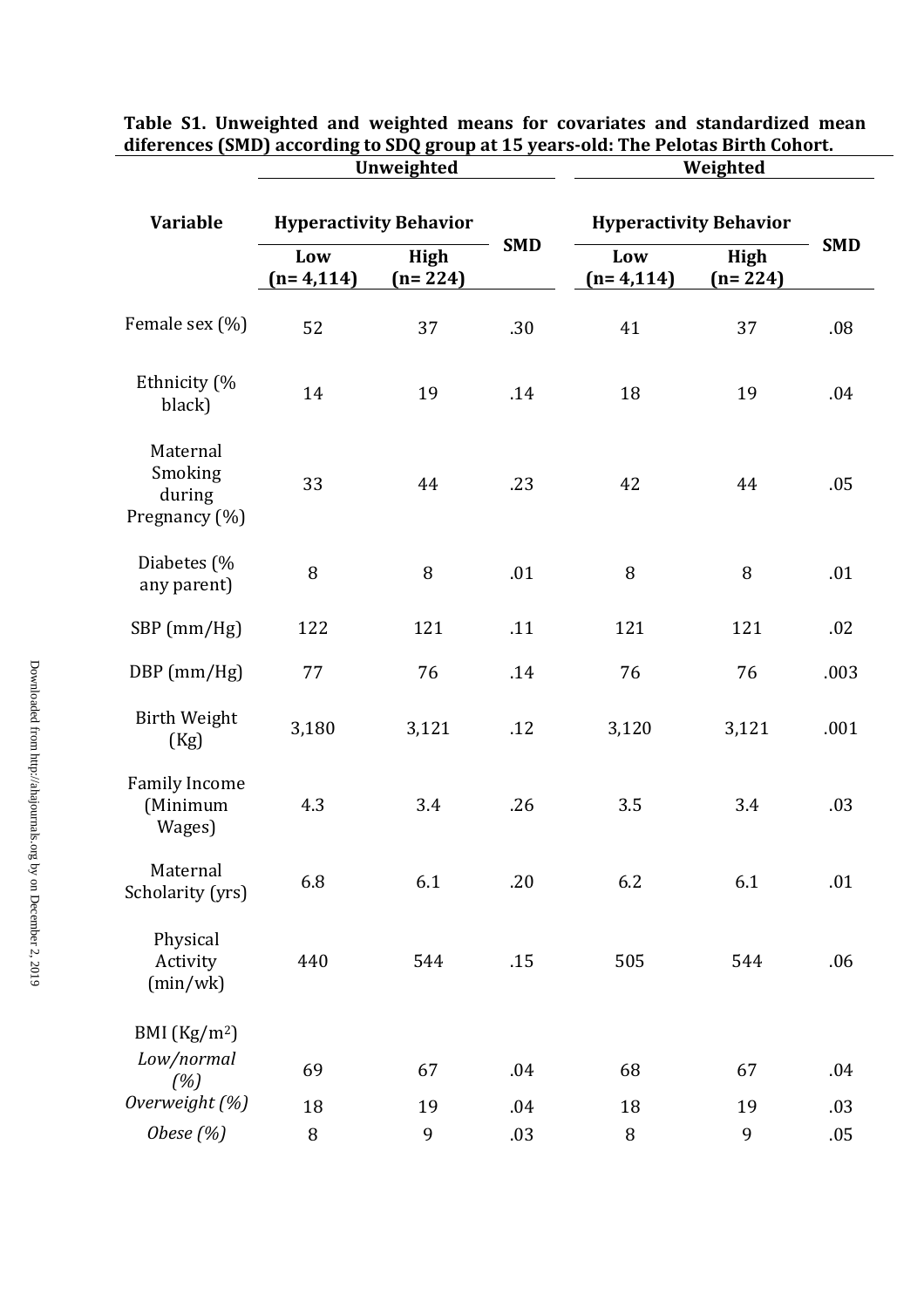| <b>Tanner Stage</b>    | 4.0 | 4.2 | .15 | 4.2 | 4.2 | .02 |
|------------------------|-----|-----|-----|-----|-----|-----|
| Chilhood<br>Adversity* | .23 | .21 | .07 | .20 | .21 | .01 |
| Maternal SRQ*          | 7.0 | 8.5 | .34 | 8.4 | 8.5 | .02 |

SBP = Systolic Blood Pressure; DBP = Diastolic Blood Pressure; BMI = Body Mass Index; SRQ = Self-reporting Questionnaire; \*Total scores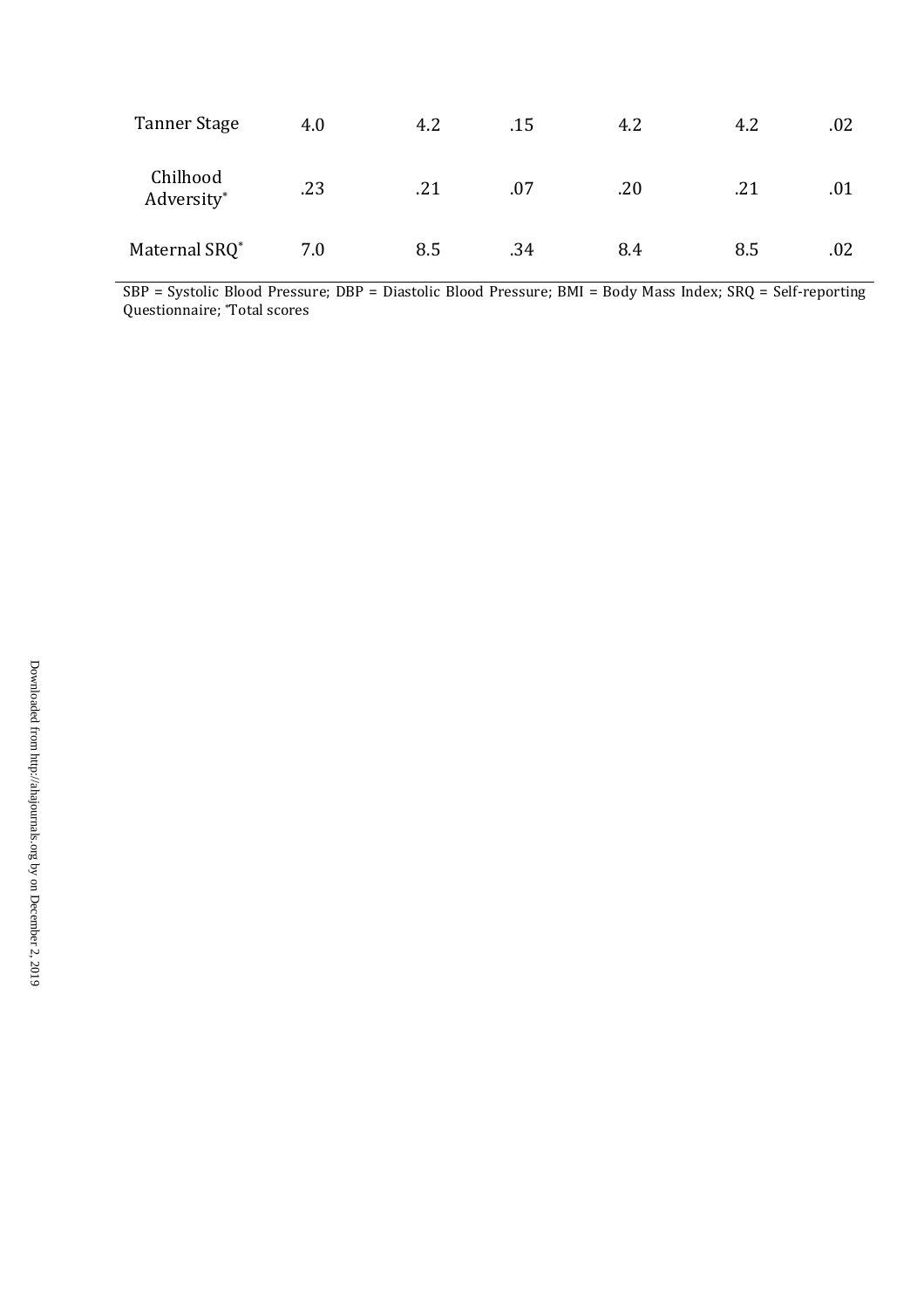|                                                |                         | Unweighted               |            | Weighted                |                          |            |
|------------------------------------------------|-------------------------|--------------------------|------------|-------------------------|--------------------------|------------|
| <b>Variable</b>                                | <b>Conduct Problems</b> |                          |            | <b>Conduct Problems</b> |                          |            |
|                                                | Low<br>$(n=4,079)$      | <b>High</b><br>$(n=259)$ | <b>SMD</b> | Low<br>$(n=4,079)$      | <b>High</b><br>$(n=259)$ | <b>SMD</b> |
| Female sex (%)                                 | 51                      | 56                       | .10        | 52                      | 56                       | .08        |
| Ethnicity (%<br>black)                         | 14                      | 22                       | .20        | 20                      | 22                       | .05        |
| Maternal<br>Smoking<br>during<br>Pregnancy (%) | 32                      | 50                       | .35        | 46                      | 50                       | .07        |
| Diabetes (%<br>any parent)                     | 8                       | $\overline{7}$           | .04        | 9                       | 7                        | .06        |
| SBP (mm/Hg)                                    | 122                     | 121                      | .08        | 121                     | 121                      | .01        |
| $DBP$ (mm/Hg)                                  | 77                      | 75                       | .19        | 75                      | 75                       | .05        |
| <b>Birth Weight</b><br>(Kg)                    | 3,179                   | 3,139                    | .08        | 3,145                   | 3,139                    | .01        |
| <b>Family Income</b><br>(Minimum<br>Wages)     | 4.4                     | 2.7                      | .66        | 2.9                     | 2.7                      | .08        |
| Maternal<br>Scholarity (yrs)                   | 6.8                     | 5.3                      | .54        | 5.4                     | 5.3                      | .03        |
| Physical<br>Activity<br>(min/wk)               | 440                     | 531                      | .15        | 508                     | 531                      | .04        |
| BMI $(Kg/m2)$<br>Low/normal<br>(%)             | 68                      | 71                       | .05        | 69                      | 71                       | .03        |
| Overweight (%)                                 | 18                      | 16                       | .06        | 17                      | 16                       | .03        |
| Obese (%)                                      | $\, 8$                  | $\, 8$                   | .02        | 8                       | 8                        | .01        |

## **Table S2. Unweighted and weighted means for covariates and standardized mean differences (SMD) according to SDQ group at 15 years-old: The Pelotas Birth Cohort.**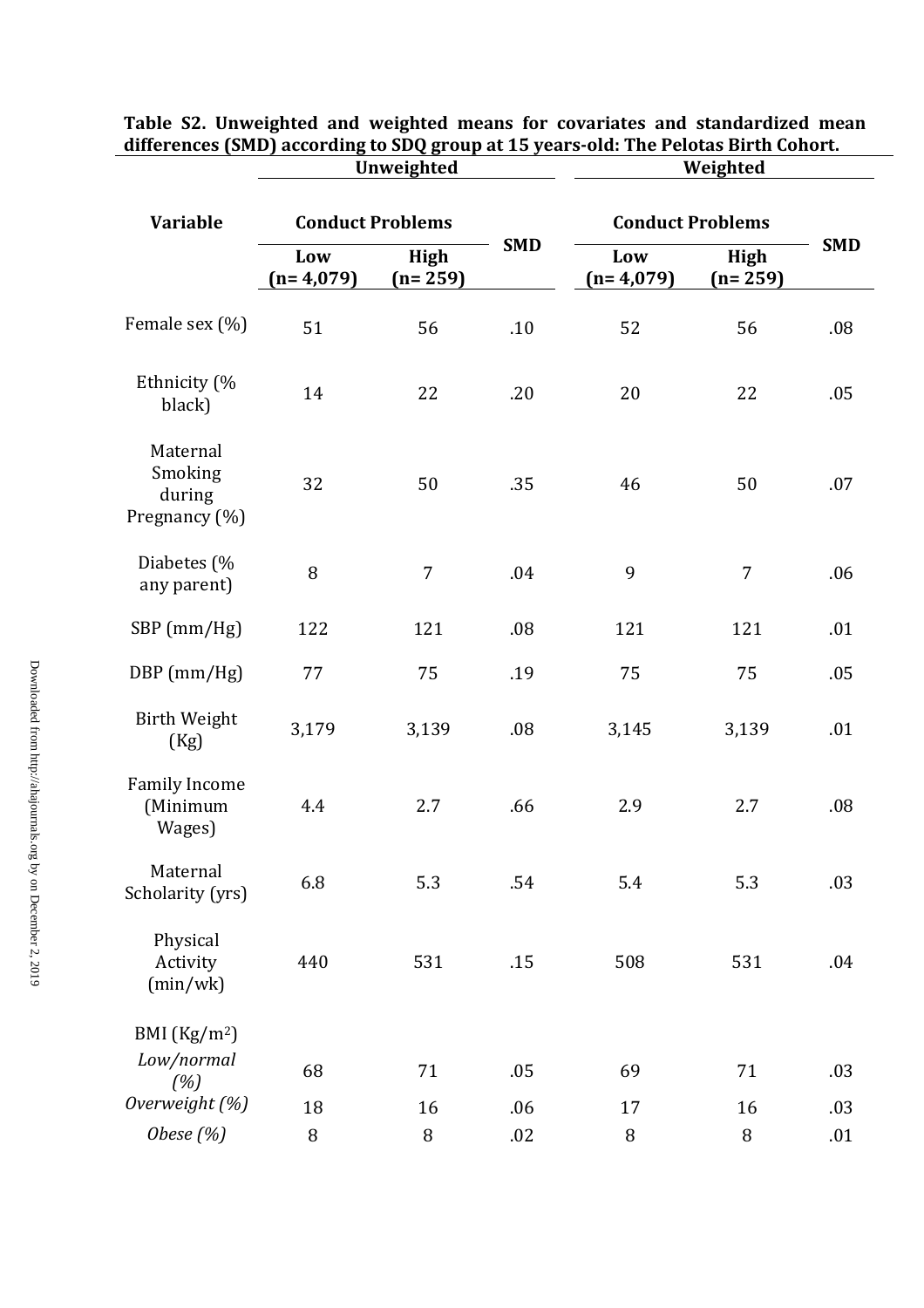| Tanner Stage           | 4.0        | 4.0     | .00 | 4.0 | 4.0        | .03 |
|------------------------|------------|---------|-----|-----|------------|-----|
| Chilhood<br>Adversity* | $\cdot$ .2 | $\cdot$ | .17 |     | $\cdot$ .2 | .05 |
| Maternal SRQ*          | 7.0        | 9.4     | .55 | 9.1 | 9.4        | .06 |

SBP = Systolic Blood Pressure; DBP = Diastolic Blood Pressure; BMI = Body Mass Index; SRQ = Self-reporting Questionnaire; \*Total scores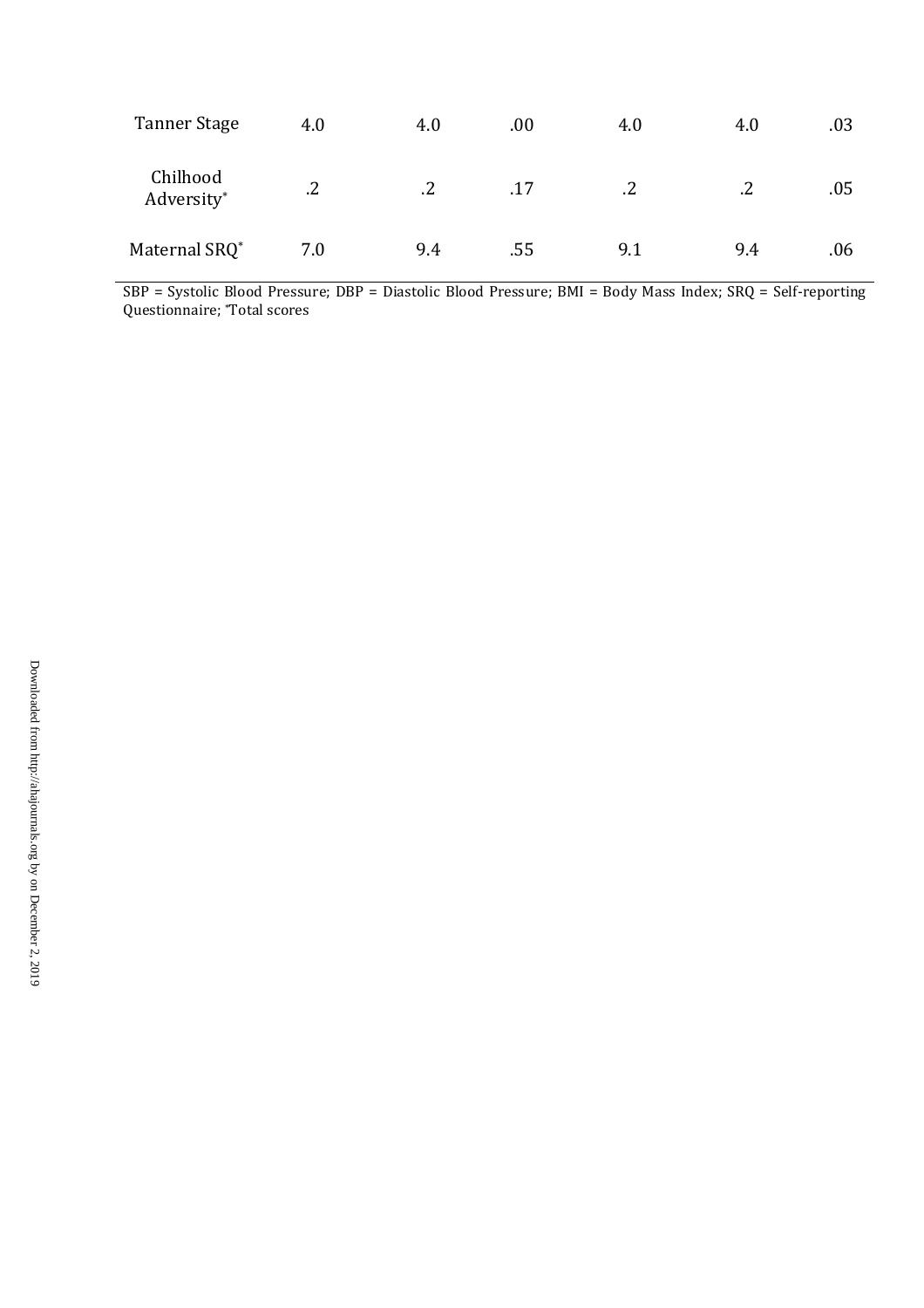



(%)

SRQ: Self-Report Questionnaire; DM: Diabetes Mellitus; SBP: Systolic Blood Pressure; PA: Physical Activity; DBP: Diastolic Blood Pressure; BMI: Body Mass Index.